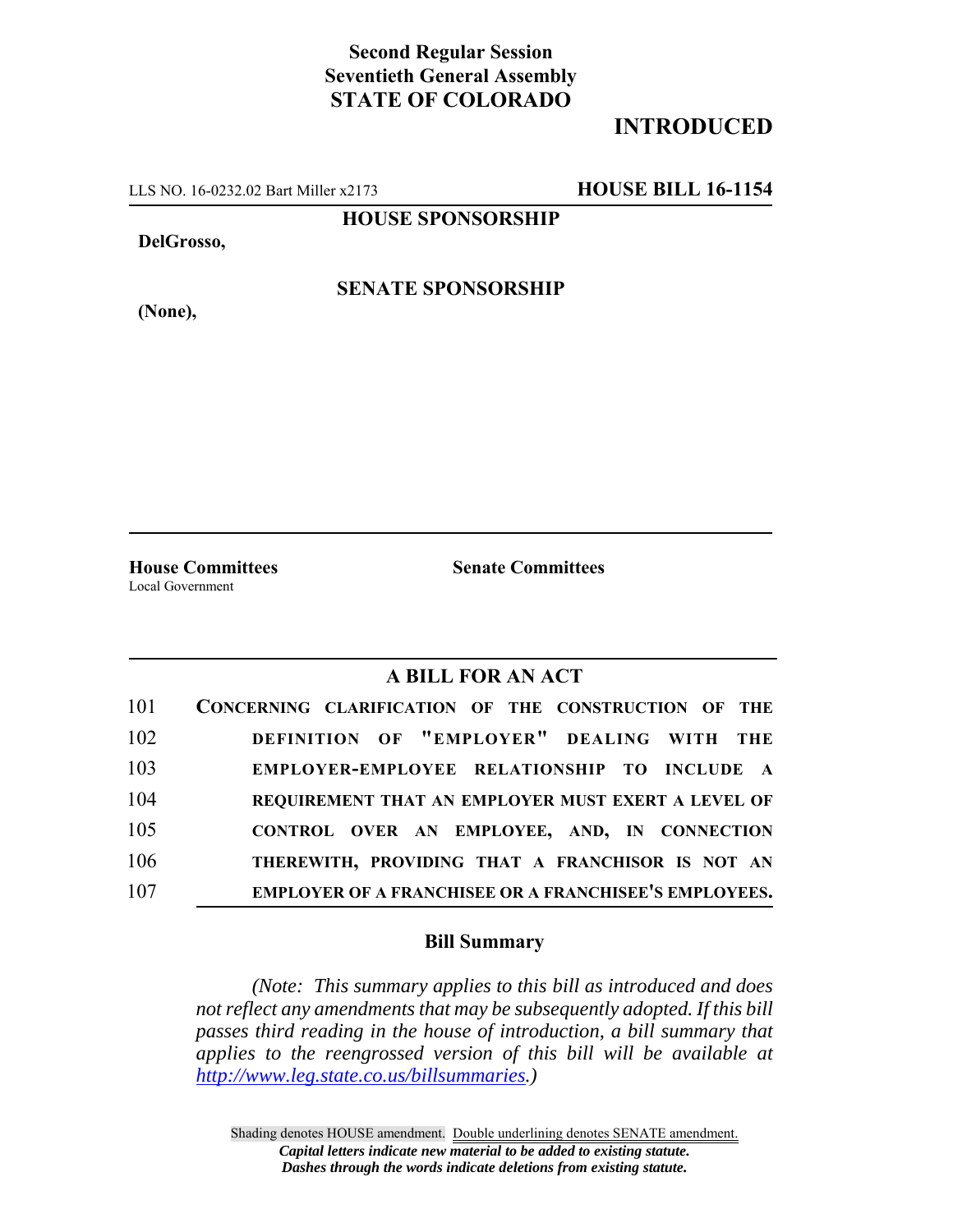The bill clarifies that the definition of "employer" only includes a person that possesses authority to control an employee's terms and conditions of employment and actually exercises that authority directly. The bill specifies that a franchisor is not considered an employer of a franchisee's employees unless a court finds that a franchisor exercises a type or degree of control over the franchisee or the franchisee's employees not customarily exercised by a franchisor for the purpose of protecting the franchisor's trademarks and brand.

 *Be it enacted by the General Assembly of the State of Colorado:* **SECTION 1.** In Colorado Revised Statutes, 8-1-101, **add** (7) (c) as follows: **8-1-101. Definitions.** As used in this article, unless the context otherwise requires: (7) (c) EXCEPT AS SPECIFICALLY PROVIDED IN THIS SUBSECTION (7), NOTHING IN THIS SUBSECTION (7) CREATES AN EMPLOYMENT RELATIONSHIP BETWEEN AN EMPLOYER AND AN EMPLOYEE UNLESS THE EMPLOYER POSSESSES AUTHORITY TO CONTROL THE EMPLOYEE'S TERMS AND CONDITIONS OF EMPLOYMENT AND ACTUALLY EXERCISES THAT AUTHORITY DIRECTLY. **SECTION 2.** In Colorado Revised Statutes, **add** 8-1-101.5 as follows: **8-1-101.5. Franchisors not employers - franchisee employees.** (1) IN THIS TITLE, "FRANCHISEE" AND "FRANCHISOR" HAVE THE MEANINGS ASSIGNED BY 16 CFR 436.1. (2) FOR PURPOSES OF THIS TITLE, A FRANCHISOR IS NOT AN EMPLOYER OF: (a) A FRANCHISEE; OR (b) A FRANCHISEE'S EMPLOYEES.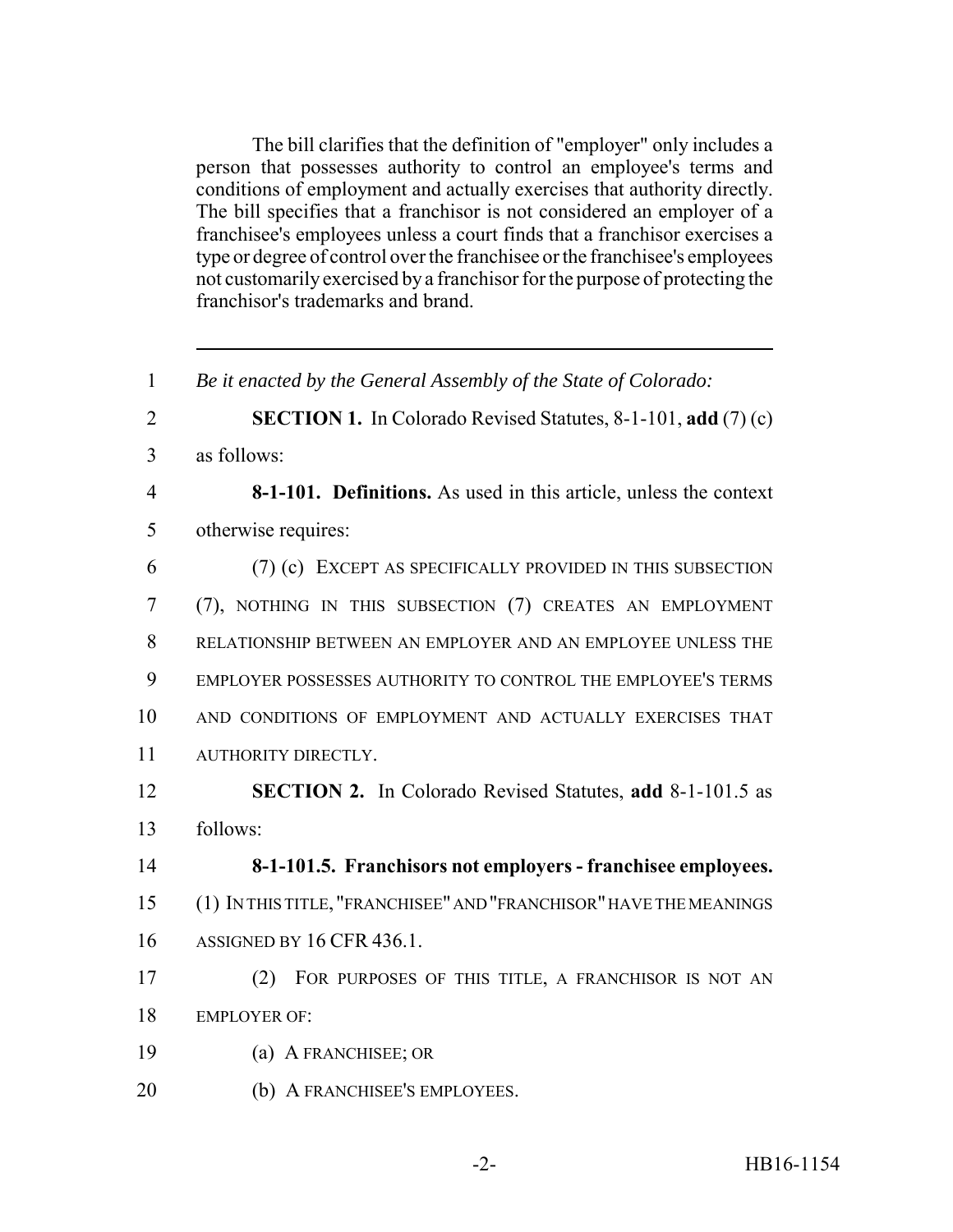(3) WITH RESPECT TO A SPECIFIC CLAIM FOR RELIEF UNDER THIS TITLE MADE BY A FRANCHISEE OR A FRANCHISEE'S EMPLOYEE, THIS SECTION DOES NOT APPLY TO A FRANCHISOR WHO IS FOUND BY A COURT OF COMPETENT JURISDICTION IN THIS STATE TO HAVE EXERCISED A TYPE OR DEGREE OF CONTROL OVER THE FRANCHISEE OR THE FRANCHISEE'S EMPLOYEES NOT CUSTOMARILY EXERCISED BY A FRANCHISOR FOR THE PURPOSE OF PROTECTING THE FRANCHISOR'S TRADEMARKS AND BRAND.

 **SECTION 3.** In Colorado Revised Statutes, 8-3-104, **add** (11) (g) as follows:

 **8-3-104. Definitions.** As used in this article, unless the context otherwise requires:

 (11) (g) EXCEPT AS SPECIFICALLY PROVIDED IN THIS SUBSECTION (11), NOTHING IN THIS SUBSECTION (11) CREATES AN EMPLOYMENT RELATIONSHIP BETWEEN AN EMPLOYER AND AN EMPLOYEE UNLESS THE EMPLOYER POSSESSES AUTHORITY TO CONTROL THE EMPLOYEE'S TERMS AND CONDITIONS OF EMPLOYMENT AND ACTUALLY EXERCISES THAT AUTHORITY DIRECTLY.

 **SECTION 4.** In Colorado Revised Statutes, 8-4-101, **amend** (6) as follows:

 **8-4-101. Definitions.** As used in this article, unless the context otherwise requires:

 (6) (a) "Employer" means every person, firm, partnership, association, corporation, migratory field labor contractor or crew leader, receiver, or other officer of court in Colorado, and any agent or officer thereof, of the above mentioned classes, employing any person in Colorado; except that the provisions of this article shall not apply to the state or its agencies or entities, counties, cities and counties, municipal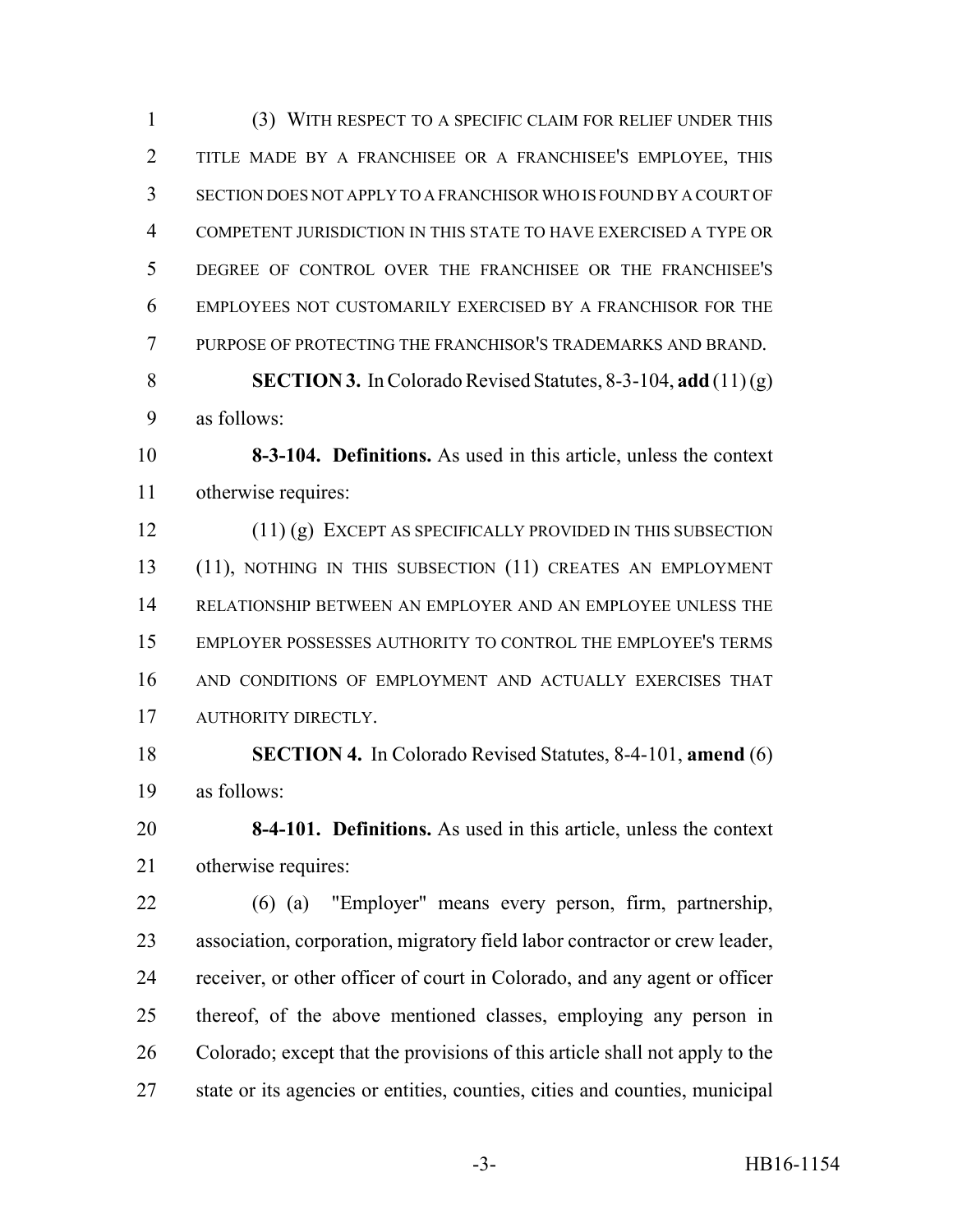corporations, quasi-municipal corporations, school districts, and irrigation, reservoir, or drainage conservation companies or districts organized and existing under the laws of Colorado.

 (b) EXCEPT AS SPECIFICALLY PROVIDED IN THIS SUBSECTION (6), NOTHING IN THIS SUBSECTION (6) CREATES AN EMPLOYMENT RELATIONSHIP BETWEEN AN EMPLOYER AND AN EMPLOYEE UNLESS THE EMPLOYER POSSESSES AUTHORITY TO CONTROL THE EMPLOYEE'S TERMS AND CONDITIONS OF EMPLOYMENT AND ACTUALLY EXERCISES THAT AUTHORITY DIRECTLY.

 **SECTION 5.** In Colorado Revised Statutes, 8-5-101, **amend** (5) as follows:

 **8-5-101. Definitions.** As used in this article, unless the context otherwise requires:

 (5) (a) "Employer" means the state and every county, city, town, and body corporate and politic therein and every person, corporation, partnership, and association, including those operating in a representative capacity.

 (b) EXCEPT AS SPECIFICALLY PROVIDED IN THIS SUBSECTION (5), NOTHING IN THIS SUBSECTION (5) CREATES AN EMPLOYMENT RELATIONSHIP BETWEEN AN EMPLOYER AND AN EMPLOYEE UNLESS THE EMPLOYER POSSESSES AUTHORITY TO CONTROL THE EMPLOYEE'S TERMS AND CONDITIONS OF EMPLOYMENT AND ACTUALLY EXERCISES THAT 23 AUTHORITY DIRECTLY.

 **SECTION 6.** In Colorado Revised Statutes, 8-13.5-103, **amend** 25  $(1)$  as follows:

 **8-13.5-103. Definitions.** As used in this article, unless the context otherwise requires: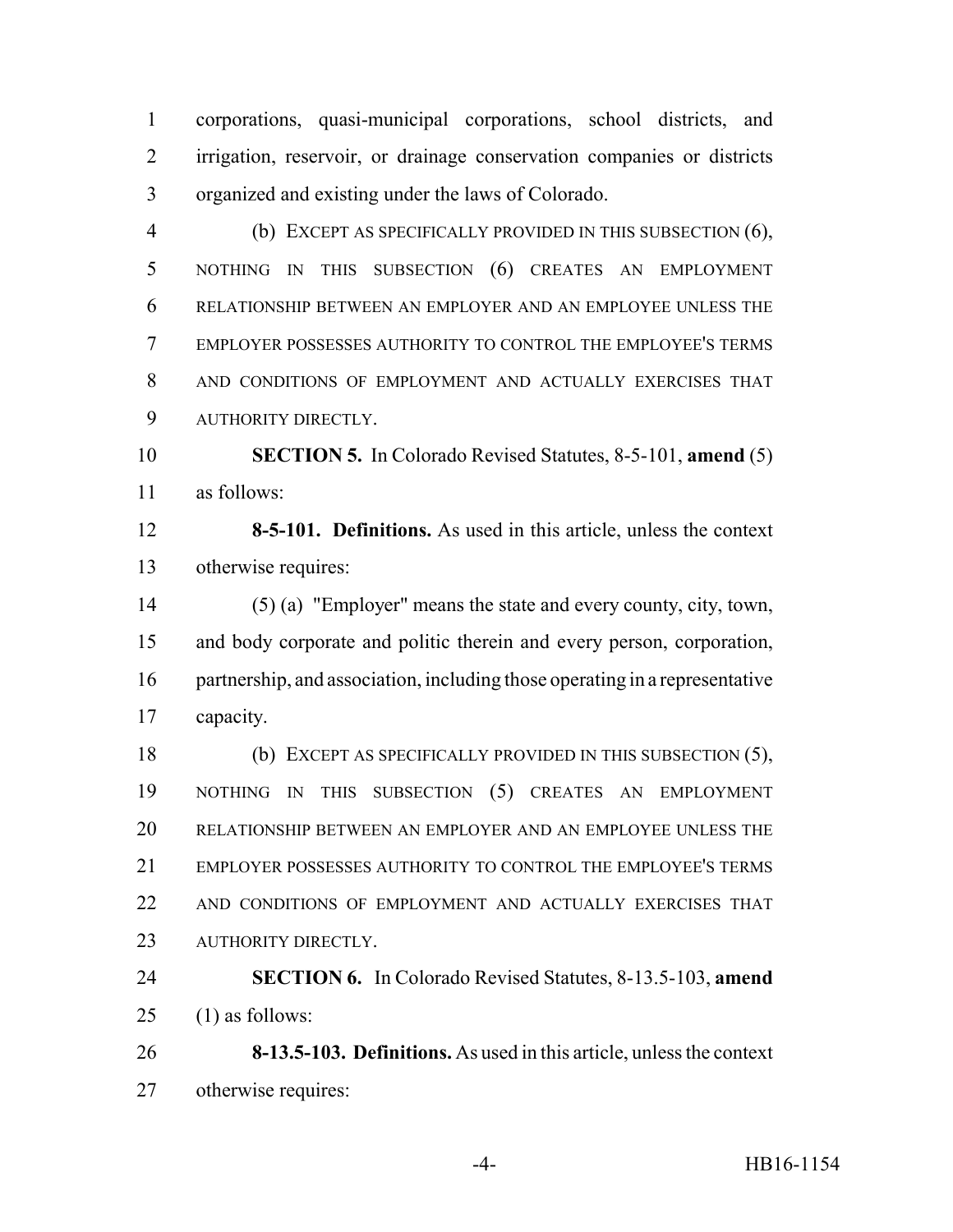(1) (a) "Employer" means a person engaged in business who has one or more employees. "Employer" includes the state and any political subdivision of the state.

 (b) EXCEPT AS SPECIFICALLY PROVIDED IN THIS SUBSECTION (1), NOTHING IN THIS SUBSECTION (1) CREATES AN EMPLOYMENT RELATIONSHIP BETWEEN AN EMPLOYER AND AN EMPLOYEE UNLESS THE EMPLOYER POSSESSES AUTHORITY TO CONTROL THE EMPLOYEE'S TERMS AND CONDITIONS OF EMPLOYMENT AND ACTUALLY EXERCISES THAT AUTHORITY DIRECTLY.

 **SECTION 7.** In Colorado Revised Statutes, 8-40-201, **amend** (7) as follows:

 **8-40-201. Definitions.** As used in articles 40 to 47 of this title, unless the context otherwise requires:

 (7) "Employer" has the meaning set forth in section 8-40-203 and the scope of such term is set forth in section 8-40-302. EXCEPT AS 16 SPECIFICALLY PROVIDED IN THIS SUBSECTION (7) AND SECTIONS 8-40-203 17 AND 8-40-302, NOTHING IN THIS SUBSECTION (7) OR SECTION 8-40-203 OR 8-40-302 CREATES AN EMPLOYMENT RELATIONSHIP BETWEEN AN EMPLOYER AND AN EMPLOYEE UNLESS THE EMPLOYER POSSESSES AUTHORITY TO CONTROL THE EMPLOYEE'S TERMS AND CONDITIONS OF EMPLOYMENT AND ACTUALLY EXERCISES THAT AUTHORITY DIRECTLY.

 **SECTION 8.** In Colorado Revised Statutes, 8-70-103, **amend** (9) as follows:

 **8-70-103. Definitions.** As used in articles 70 to 82 of this title, unless the context otherwise requires:

 (9) "Employer" has the meaning set forth in section 8-70-113. EXCEPT AS SPECIFICALLY PROVIDED IN THIS SUBSECTION (9) AND SECTION